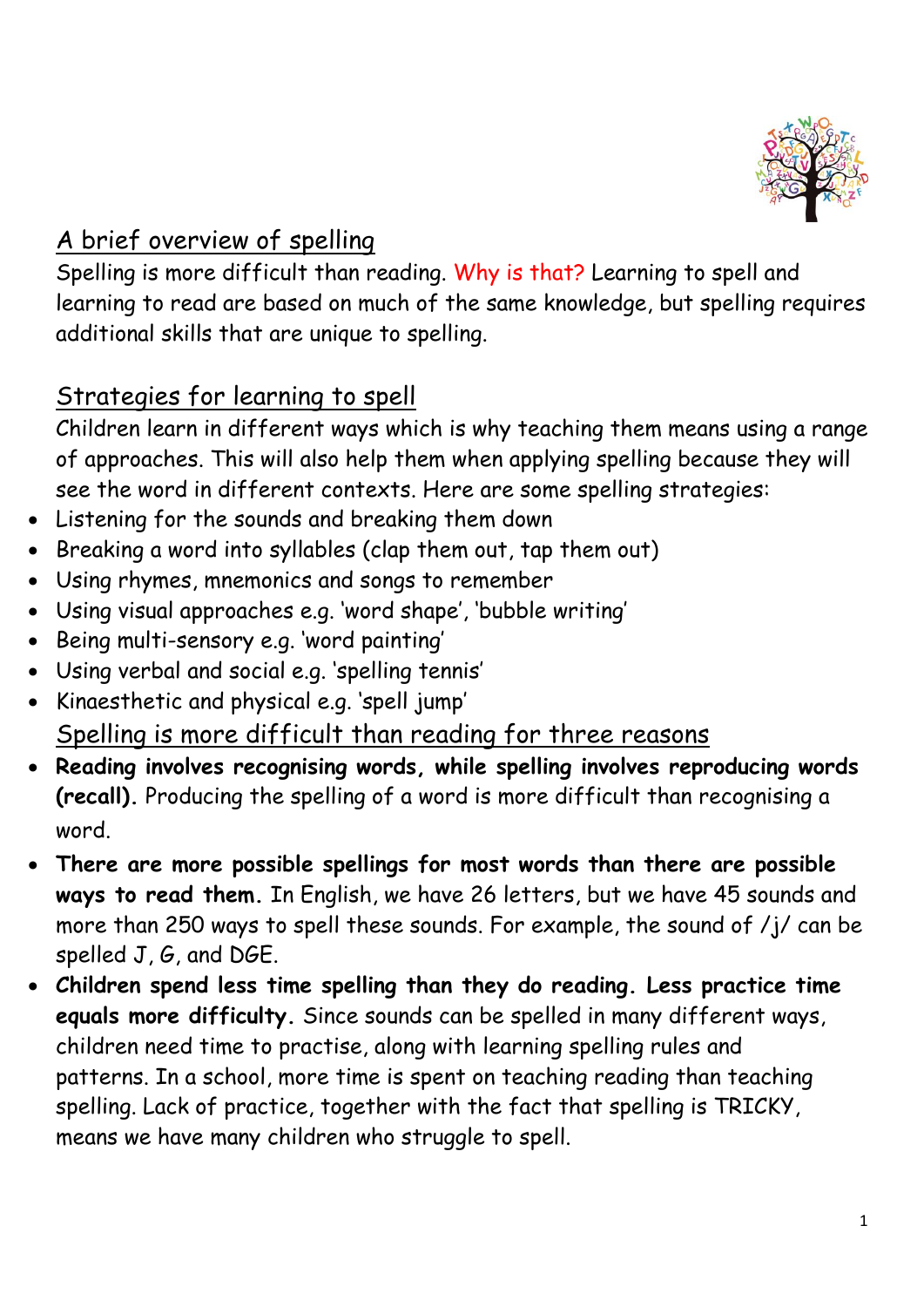

## A brief overview of writing

Writing is a really important skill. It is much more than just writing words down on a piece of paper. Writing is a way of communicating; it plays an important role in your child's life—both in and out of the classroom.

You can help your child to develop their writing skills by encouraging them to carry out writing activities which are simple and fun.

Writing should be seen as an enjoyable fun experience. Developing a child's mark making skills in the early years will allow them to learn to control a pencil in such a way that it becomes automatic.

Stages of writing development (this will differ slightly for every child):



First of all, children form lines and dots

Children then develop the ability to copy a mark made by others



Gradually curves and circles appear



Learning to draw circles anticlockwise is important when forming letters



Children then develop the ability to copy straight lines/curves

Finally they use straight lines and curves to form symbols

Your child will increasingly be able to form their letters with more control. They can practise by writing for a purpose, such as writing out cards. It is likely that they will naturally begin to use either their left or right hand more when writing.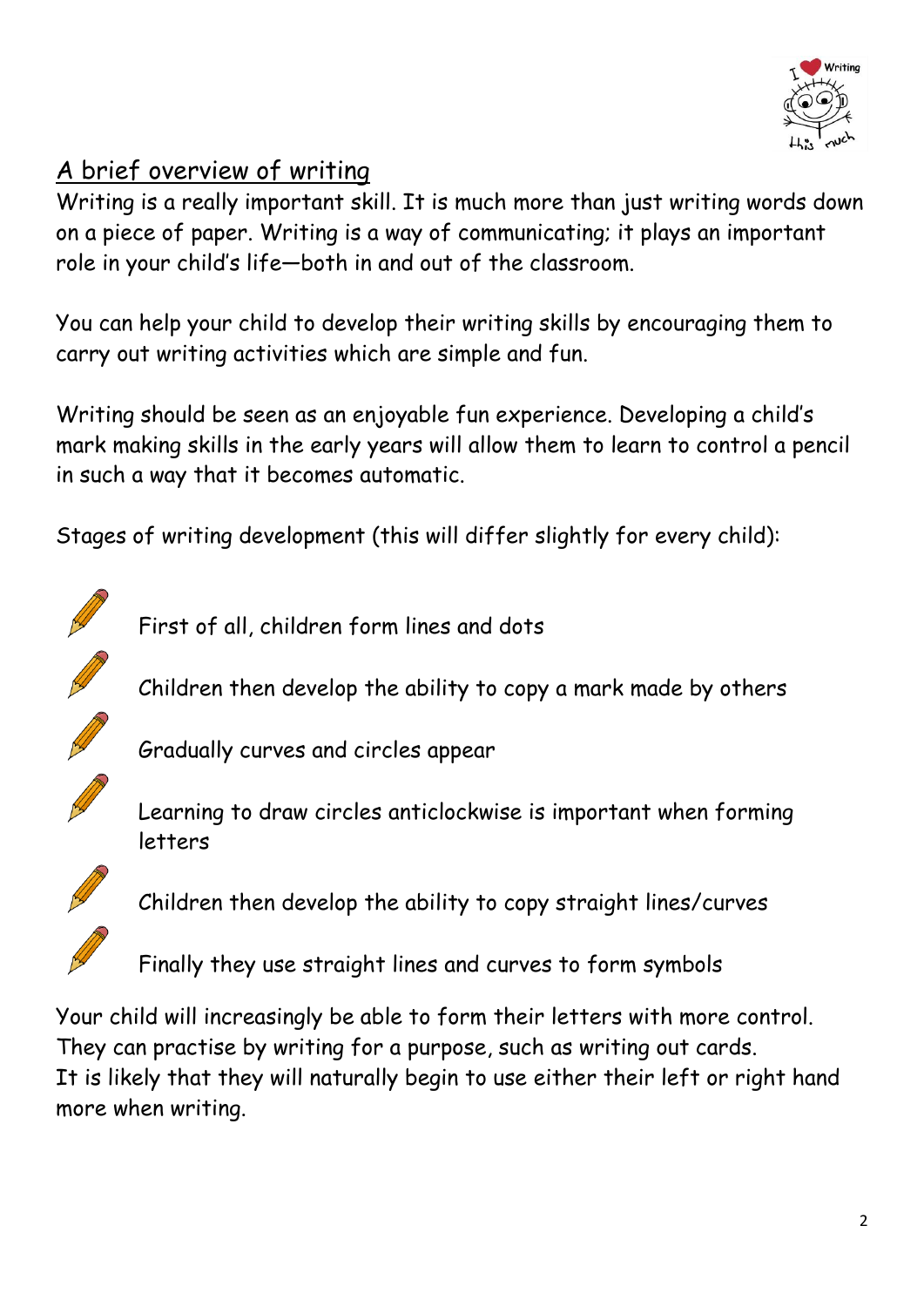

# Menu of spelling activities:

| Use cooked spaghetti to<br>form your spellings               | Paint your spellings                                          | Write your spellings<br>with your eyes closed                             |
|--------------------------------------------------------------|---------------------------------------------------------------|---------------------------------------------------------------------------|
| Make your spellings out<br>of plasticine/play dough          | Use pipe cleaners to<br>make your spelling words              | Spell out your spellings<br>and ask someone to<br>write them down for you |
| Write your spellings on a<br>whiteboardthen rub<br>them off! | Use your<br>iPad/tablet/laptop to<br>write out your spellings | Write your spellings in<br>the sand using your<br>fingers                 |



# Menu of writing activities:

| Write for two minutes -<br>use a stop watch. Don't<br>worry about spelling or<br>punctuation! | Write a note to a family<br>memberor a petor a<br>favourite toy              | Make a list of your<br>favourite foods -<br>animalspop starsetc.              |
|-----------------------------------------------------------------------------------------------|------------------------------------------------------------------------------|-------------------------------------------------------------------------------|
| Create a menu for your<br>family dinner tonight!                                              | Cut a picture from an<br>old magazine and write a<br>story about the picture | Find a really strange<br>(but safe) place to write<br>$\overline{\mathsf{I}}$ |
| Forget about<br>reading just for<br>tonight!                                                  | See if you can sneak in<br>some writing without<br>anyone noticing!          | Write five words to<br>describe you (or your<br>mum/dad/pet)                  |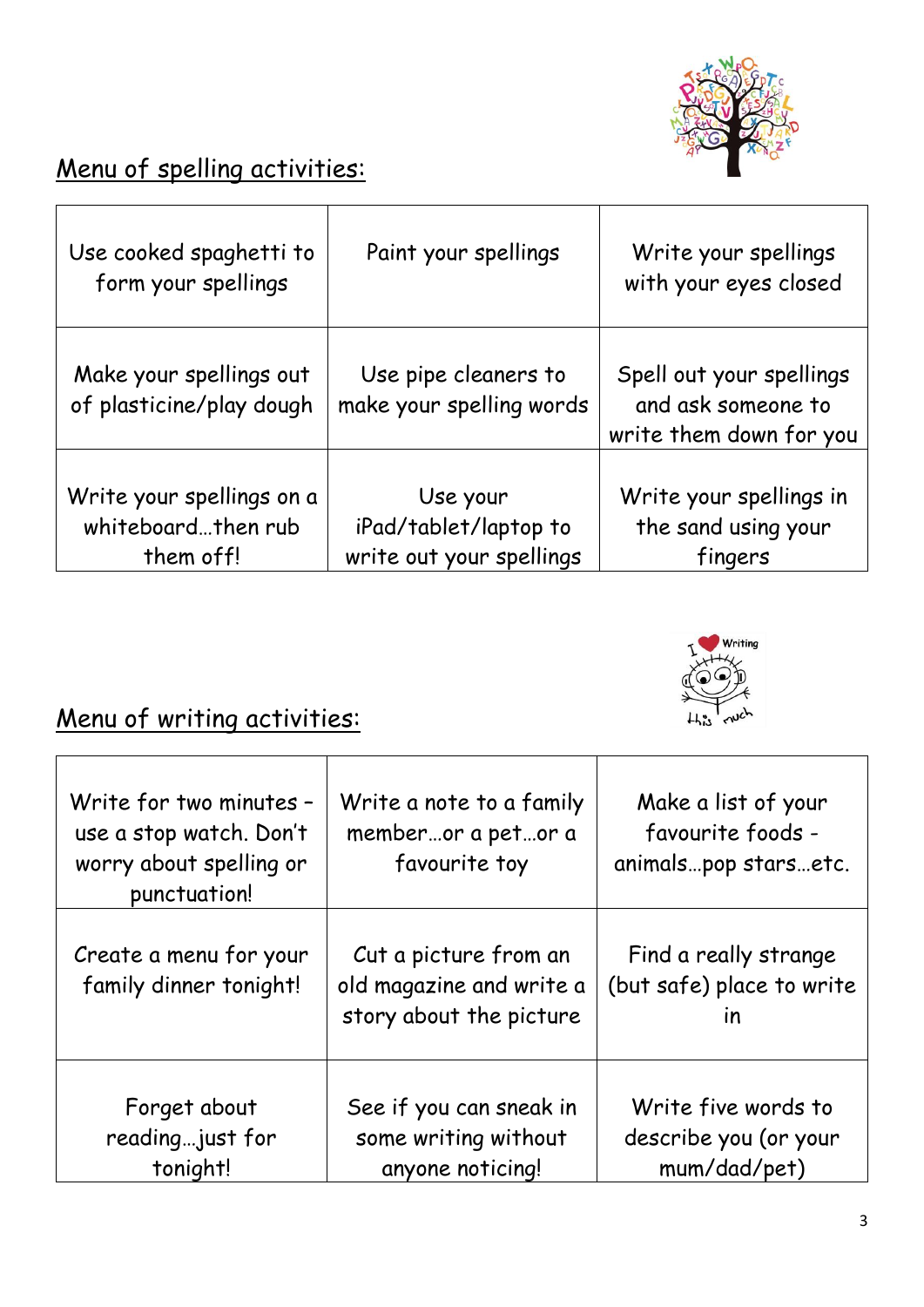| Fun ways to practise your spellings!   |                                               |  |  |  |
|----------------------------------------|-----------------------------------------------|--|--|--|
| <b>Spelling Rainbows</b>               | <b>Silly Sentences</b>                        |  |  |  |
| Choose your 3 favourite crayons        | Write ten silly sentences using a spelling    |  |  |  |
| to rainbow write your spelling         | word in each sentence. Please underline your  |  |  |  |
| words. Write each word first in        | spelling words! Write your sentences neatly!  |  |  |  |
| pencil. Then trace over each           | <b>Example</b> My dog wears a blue and purple |  |  |  |
| word three times. Use different        | dress when he takes a bath.                   |  |  |  |
| colour crayons each time.              |                                               |  |  |  |
|                                        |                                               |  |  |  |
|                                        |                                               |  |  |  |
| <b>Backwards Words</b>                 | <b>Pyramid Writing</b><br>h                   |  |  |  |
| Write your spelling words              | Pyramid write 10 of<br>h o                    |  |  |  |
| forwards and then backwards.           | your spelling words.<br>h o m                 |  |  |  |
| <b>Examples:</b>                       | When you are<br>home                          |  |  |  |
| where $=$ erehw                        | finished, draw a                              |  |  |  |
| colour = ruoloc                        | pyramid around your                           |  |  |  |
| eknom                                  | word.                                         |  |  |  |
| <b>ABC Order</b>                       | <b>Spelling Paragraph</b>                     |  |  |  |
| Write your spelling words in           | Write a paragraph using ALL of your spelling  |  |  |  |
| alphabetical order.                    | words. Underline your spelling words.         |  |  |  |
| ABEDEFG                                |                                               |  |  |  |
| MMJNIJH<br>TEADAN                      |                                               |  |  |  |
| ZYXWV                                  |                                               |  |  |  |
| Draw and Label                         | <b>Adding My Words</b>                        |  |  |  |
| Draw and label ten of your             | 1. Choose ten spelling words.                 |  |  |  |
| spelling words neatly. You <b>must</b> | 2. Add up each spelling word.                 |  |  |  |
| colour your drawings and labels.       | 3. Write them neatly.                         |  |  |  |
| Don't forget to add detail. Do         | <i>*Consonants are worth 10</i>               |  |  |  |
| your very best work!                   | *Vowels are worth 5                           |  |  |  |
|                                        | Example                                       |  |  |  |
|                                        | Said = $10 + 5 + 5 + 10 = 30$                 |  |  |  |
|                                        | There = $10 + 10 + 5 + 10 + 5 = 40$           |  |  |  |
|                                        |                                               |  |  |  |
|                                        |                                               |  |  |  |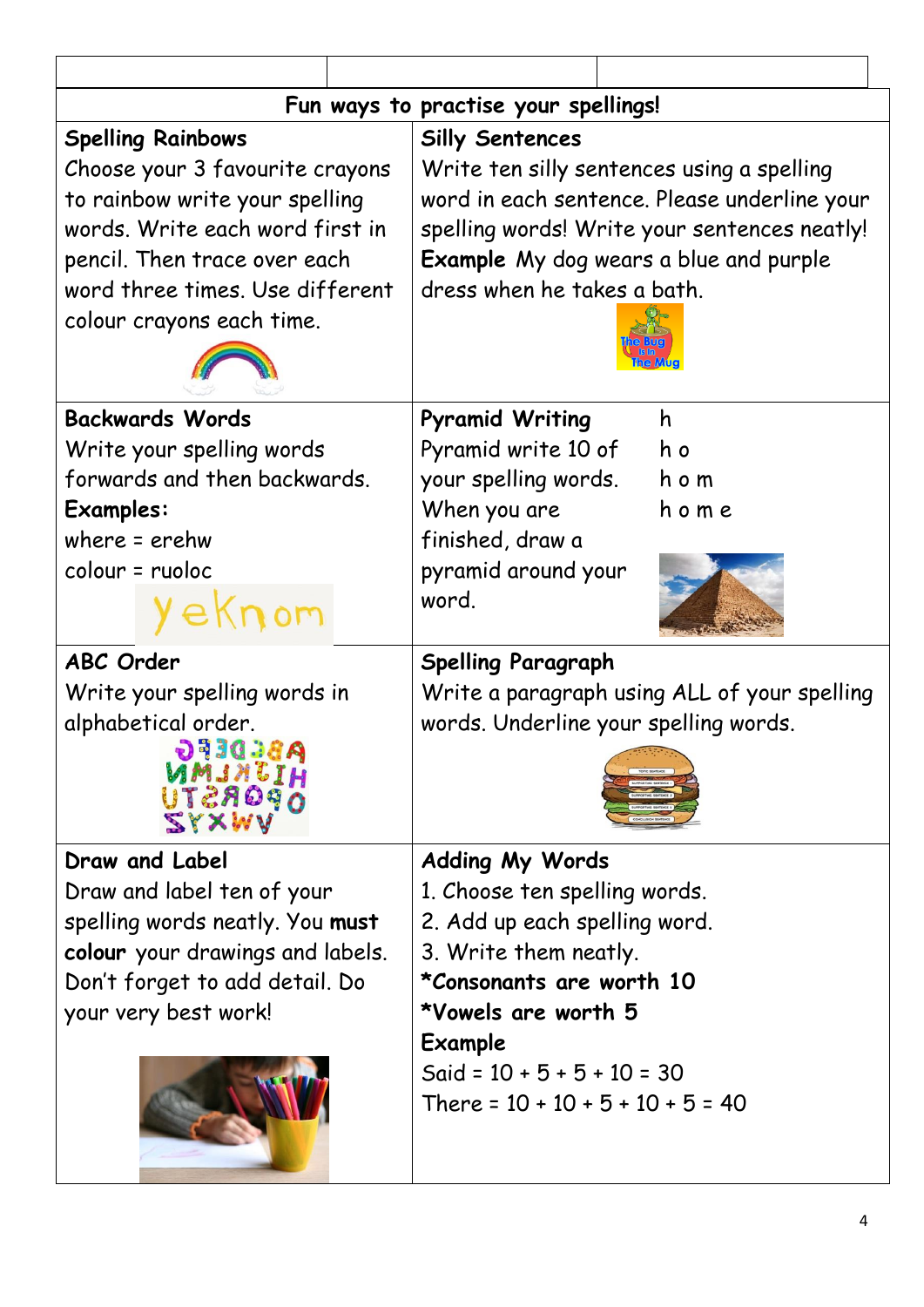

## Spelling Tips for Parents from Parents

(taken from [http://www.theschoolrun.com\)](http://www.theschoolrun.com/)

"I find the best way to learn new words is to write them over and over again. To make it more interesting for my daughter, we don't just use pencil and paper – she also practises with bath crayons on the wall tiles, a mini whiteboard and pavement chalks in the garden." - **Miriam, mum to Olivia, 7**



"I pronounce my children's spelling words phonetically to help them learn them. For example, carpet is 'car-pet' rather than 'car-pit' and kitchen is 'kit-chen.' It has become a family joke: they call it Mummy language!" - **Amanda, mum to Kiera, 9, and Harry, 6**



"We use magnetic fridge letters to help Archie learn his spellings. At the start of the week, I pick out the letters for him and put them in the right order, then as he gets more familiar with the words I get him to find the letters himself." - **Erin, mum to Archie, 6, and Charlie, 4**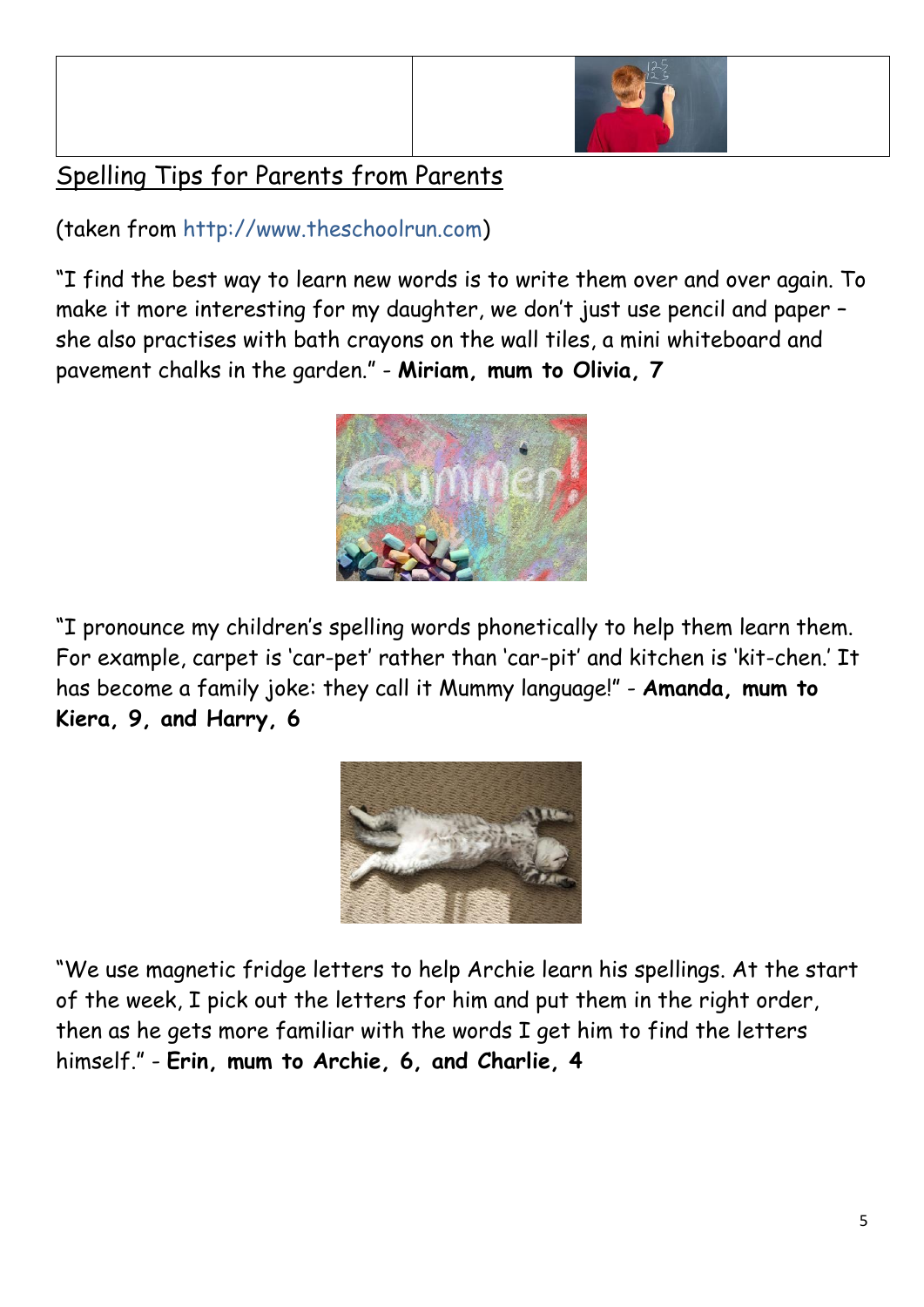

"Word puzzles help my children with their spellings. I often make word searches or crosswords using their weekly words, and we play Hangman with them, too." - **Jamila, mum to Hasna, 10, and Hani, 7**



"Mnemonics work well for my twins. We use all the tried-and-tested ones, such as 'O U Lucky Duck' for words like 'could' and 'should', but also make up our own, like 'Balloons Always Land Lightly On Our Noses' for 'balloon'." - **Carrie, mum to Elizabeth and Madeleine, 7, and Joseph, 4**



"I write my daughter's words on sticky notes and put them in places where I know she'll see them often, such as in her lunch box and on her mirror. She can then glance at them in passing, which helps them sink in." - **Nicky, mum to Evie, 6**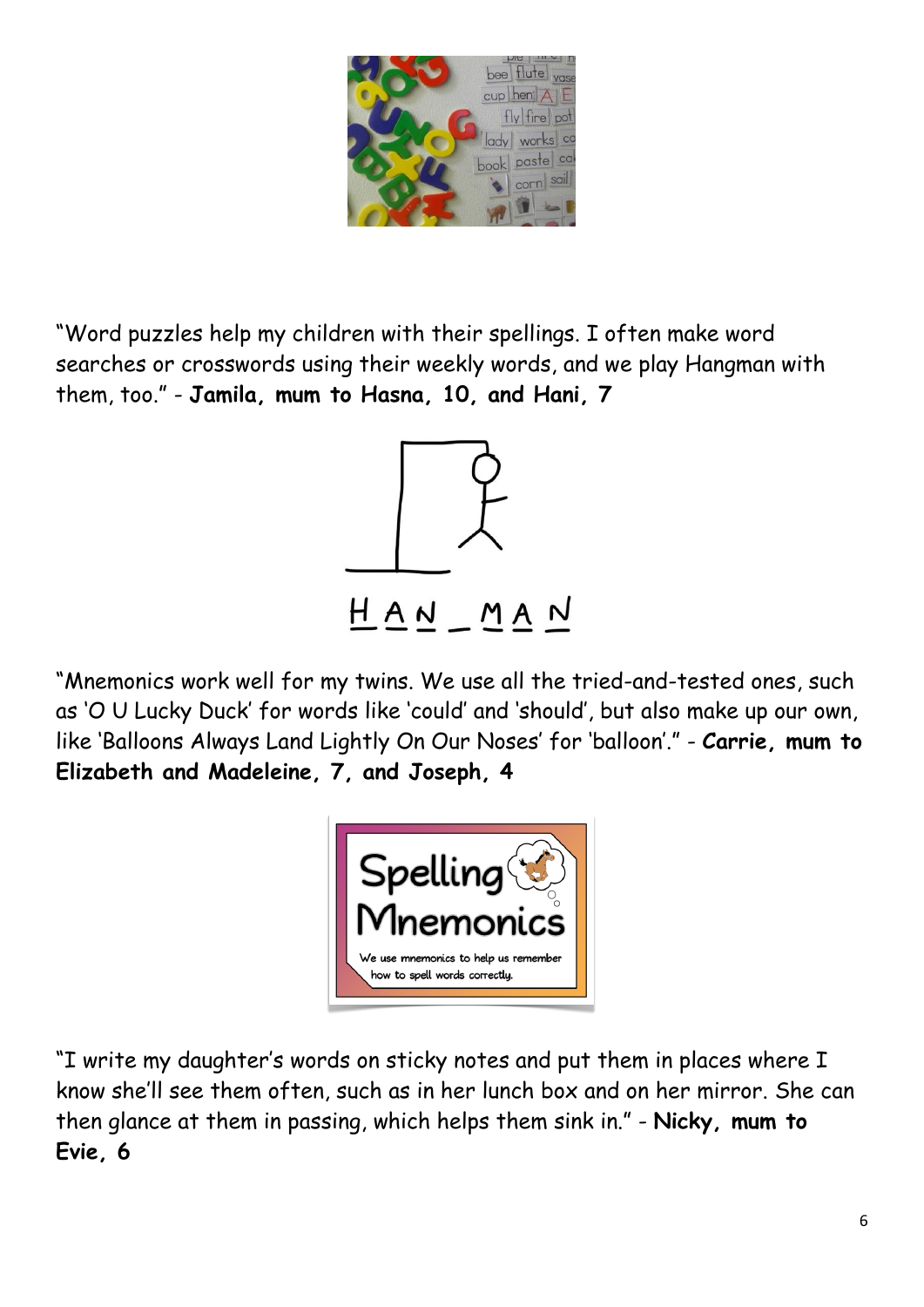

**Fun ways to practise your writing!**

#### **Sending a message**

Leave notes on pillows, desks, mirrors for your family. Ask them to write you a note in return. A family chalkboard or message board is a great way to write messages.



#### **Give your writing as a gift**

For birthday presents or for other gifts, write a letter or a story instead of giving a present.



#### **Journals**

Ask your mum or dad for a special journal or notebook. Write in your journal as often as possible.



#### **Make a Menu**

Design and write the menu for a family dinner.

Ask for help with some of the tricky words if you need to.

#### **Mind maps**

If you're finding writing tricky, use a mind map to record your ideas.



### **Spelling Paragraph**

Write a paragraph using ALL of your spelling words. Be sure to underline your spelling words in your paragraph.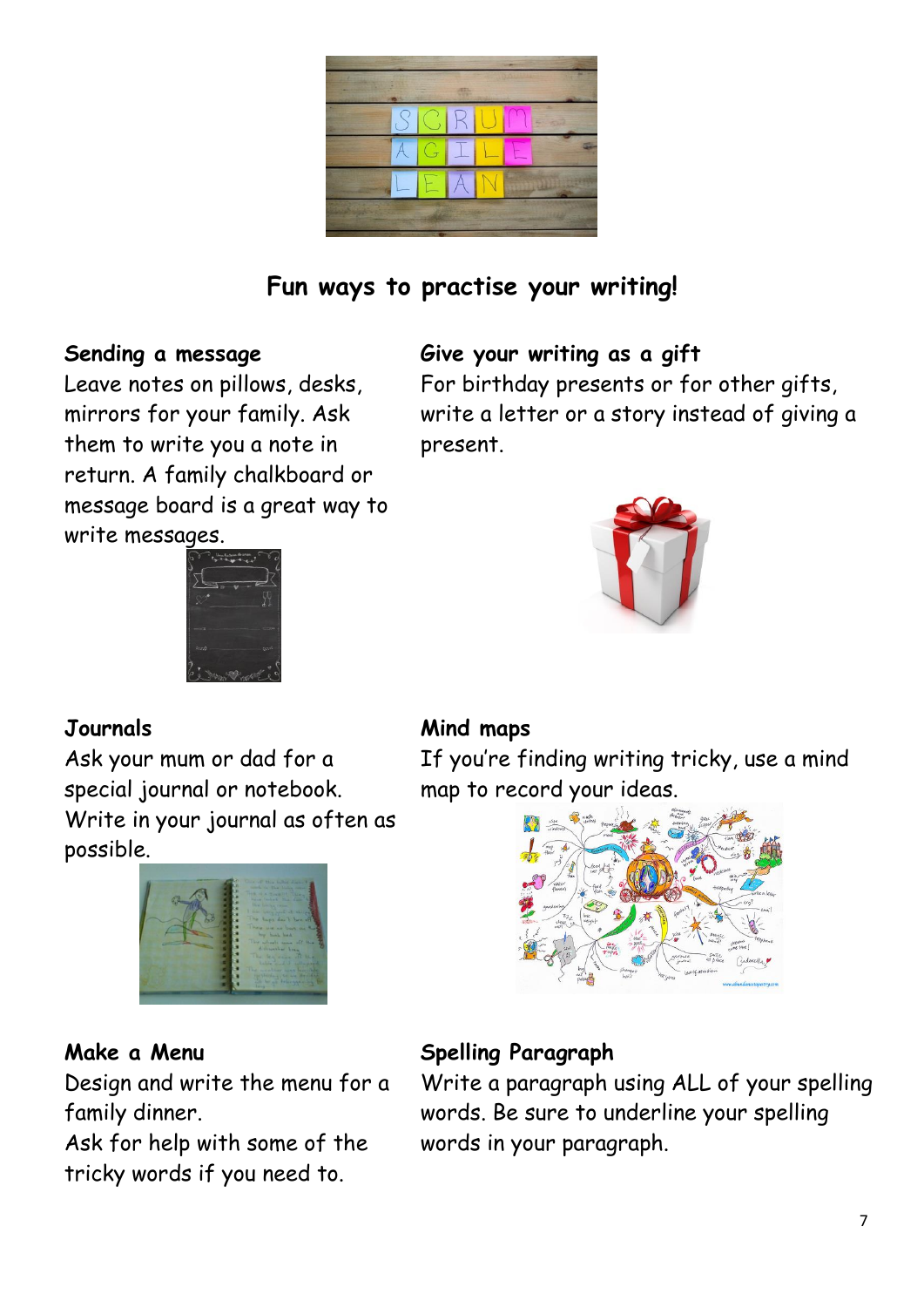

**Don't forget a topic sentence and a concluding sentence.** 



# **Writing Tips for Parents**

(adapted from www.readingrockets.org)

Find ways to read, write, and tell stories together with your child. Always celebrate your child's writing. The tips below offer some fun ways in which you can help your child to become a happy and confident writer. Try a new tip each week. See what works best for your child.

### **Tell family tales**

Children love to hear stories about their family. Talk about a funny thing that happened when you were young. Encourage them to record the stories in different ways.



### **Create a writing toolbox**

Fill a box with exciting drawing and writing materials. Find opportunities for your child to write, such as a shopping list, thank you notes or birthday cards.

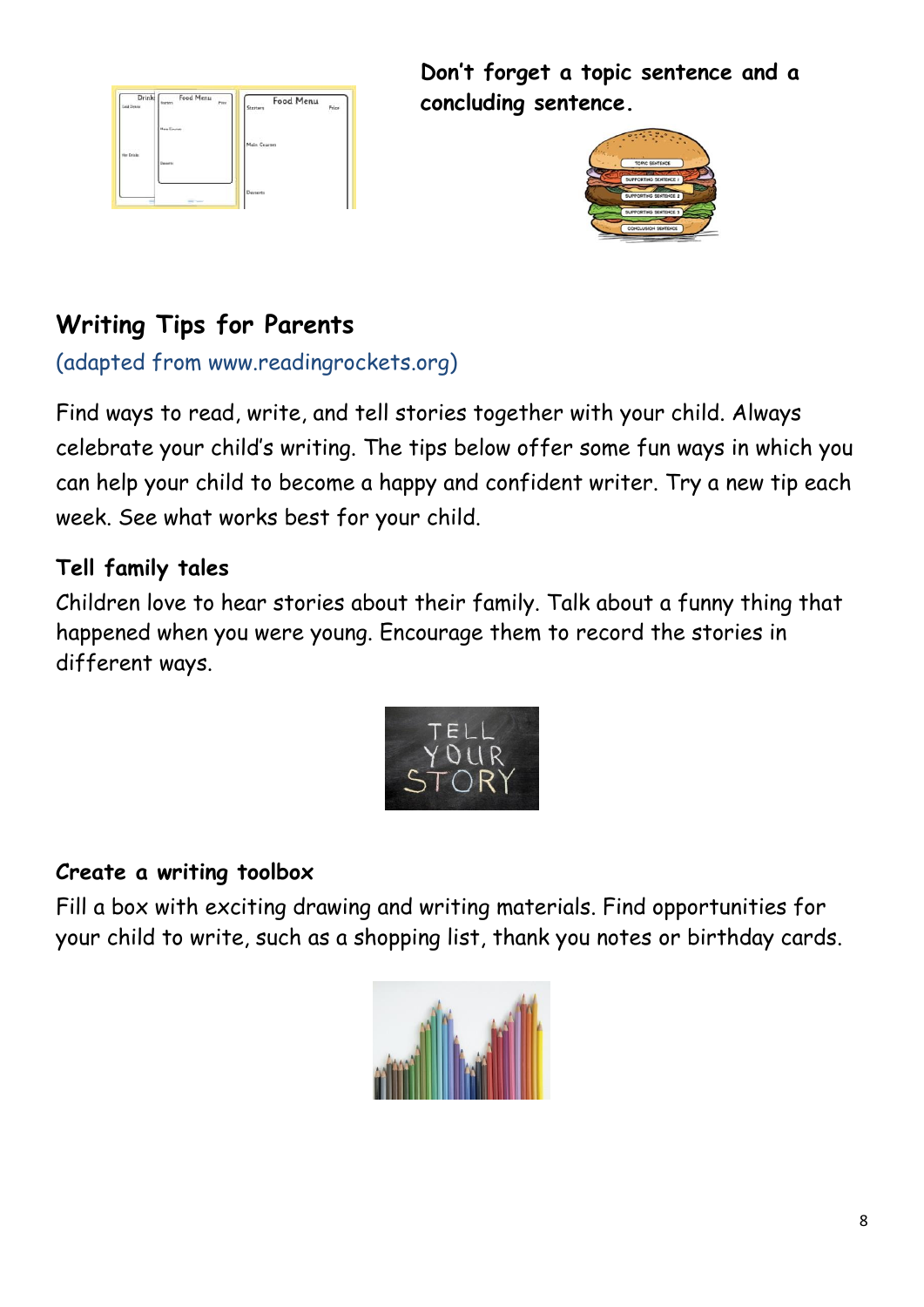### **Get drawing!**

Writing a story isn't always just about the words. Creating comic books, picture books and illustrated stories can let your child use their artistic talents too. Or you could move from page to screen and get them coding to create an animated tale.



#### **One more time with feeling**

When your child is reading their work back, ask them to re-read a sentence at a time. How can they make it better? Could they choose a different word for e.g. 'said' or 'nice'? Help them to create a checklist for their work e.g. 'Do I have capital letters at the start of my sentences? Yes/No'



#### **Invite an author to class**

Work with your child's school to see if an author can visit to talk to your child's class about the writing process. Children often think they aren't 'clever' enough if they can't sit down and write a perfect story on the first try.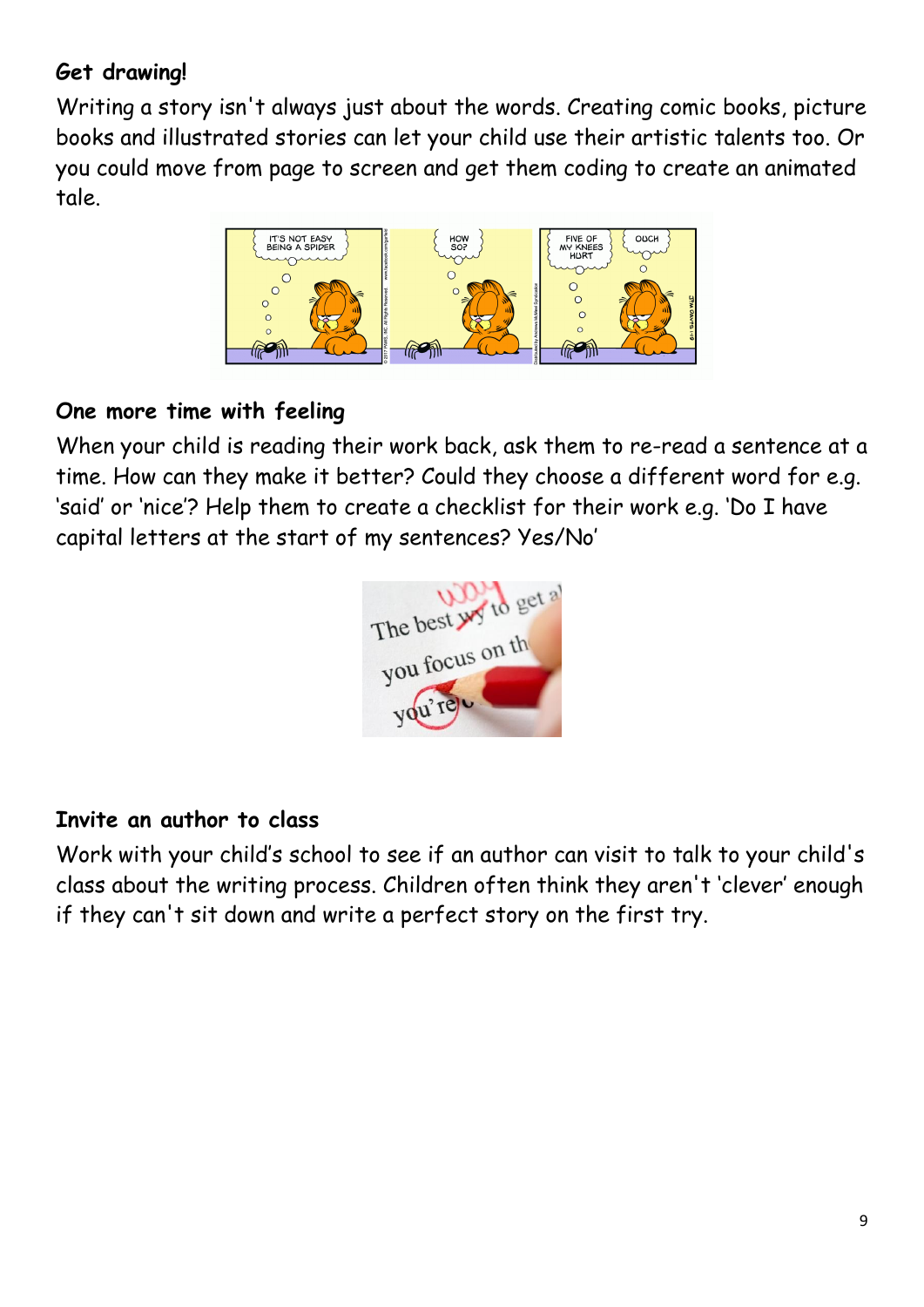

#### **Create a book together**

Fold pieces of paper in half and staple them to make a book. Ask your child to write sentences on each page and add his or her own illustrations.



### Useful weblinks and resources:

<https://www.nessy.com/uk/> - computer software. Comes well-recommended by other parents and you can download it for free for a trial period.

[http://www.bbc.co.uk/bitesize/ks2/english/spelling\\_grammar/](http://www.bbc.co.uk/bitesize/ks2/english/spelling_grammar/) - KS2 focus

<http://www.topmarks.co.uk/english-games/7-11-years/spelling-and-grammar> games that can be played online

[http://suzieshomeeducationideas.blogspot.co.uk/2013/09/25-multi-sensory](http://suzieshomeeducationideas.blogspot.co.uk/2013/09/25-multi-sensory-activities-for.html)[activities-for.html](http://suzieshomeeducationideas.blogspot.co.uk/2013/09/25-multi-sensory-activities-for.html) - multisensory ways to learn spellings

<http://www.communication4all.co.uk/http/ClassroomBasics.htm> - downloadable alphabet arc (near the bottom of the page)

[http://www.scholastic.com/parents/resources/article/writing-activities/5](http://www.scholastic.com/parents/resources/article/writing-activities/5-easy-ways-to-support-writing-home) [easy-ways-to-support-writing-home](http://www.scholastic.com/parents/resources/article/writing-activities/5-easy-ways-to-support-writing-home) - different ways of approaching writing